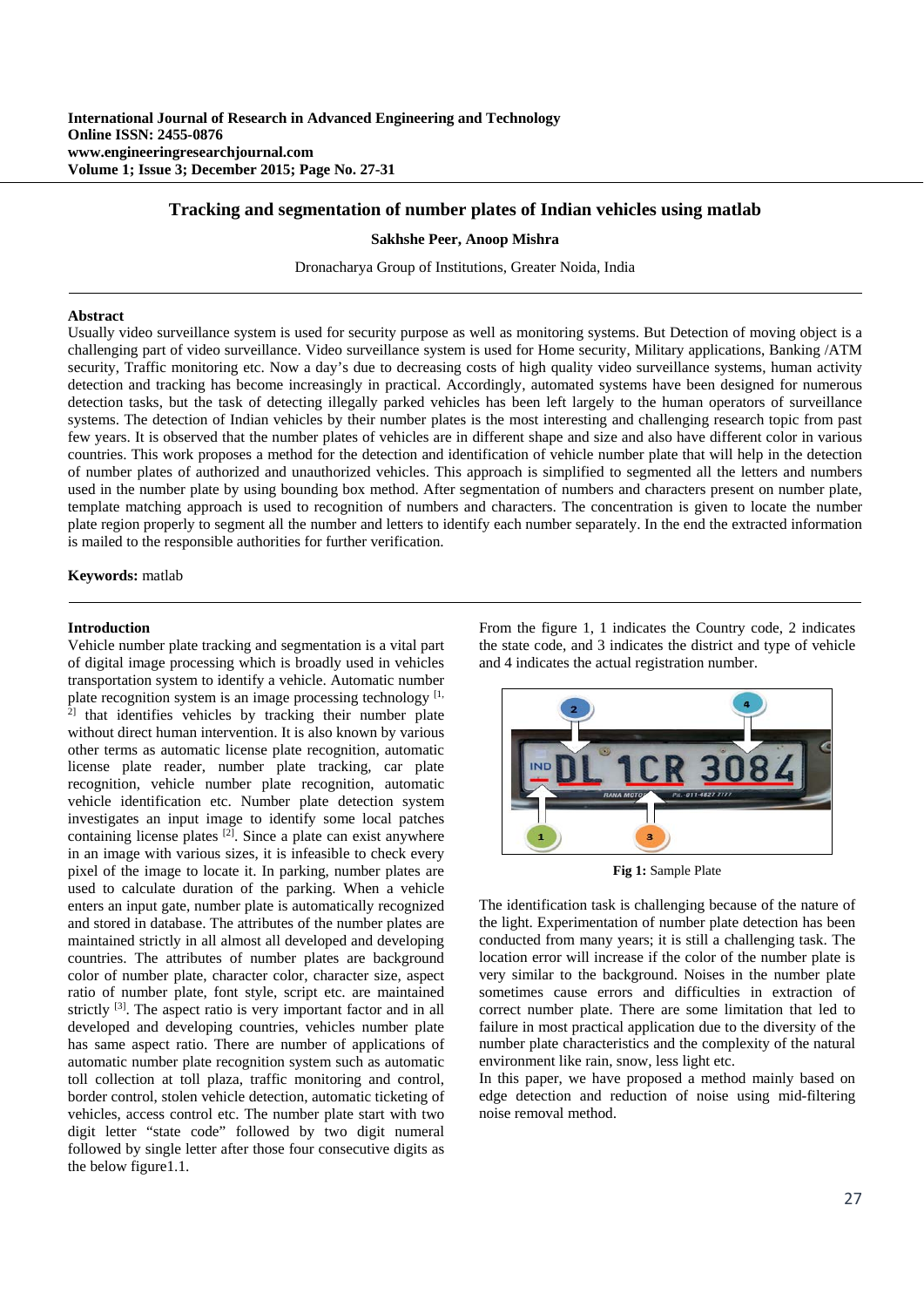## **Methodology Adopted**

The proposed approach for number plate extraction is represented in this section. Input to this system is vehicle image that is acquired through digital camera and output is the actual number plate portion. Images are acquired in different illumination conditions and in different background [3]. The flowchart of proposed method is shown in Fig. 2 consists of following main steps:

- Load RGB Image From File
- Resize the Image
- Convert RGB Image Into Grayscale
- Filter to Remove Noise
- Eroding and Dilating Image
- Edge Enhancement
- Converting into Binary(BW)
- Filling All Regions of the Image
- Character Segmentation
- Character Recognition
- Display Number Plate
- Mail the Extracted Information



**Fig 2:** System Block Diagram

## **A. Load RGB Image from the File**



**Fig 3:** Input Vehicle Image (RGB)

The first step is to acquire the input image of vehicle. Image is acquired by digital camera and resized in MATLAB. Images are taken in different illumination conditions and at various distances from the camera. Fig. 3 shows the input vehicle image.

## **B. Conversion in Grayscale**



**Fig 4:** Grayscale Image

The captured input image is RGB format. The first step of preprocessing is to convert RGB image into grayscale. The basic purpose of applying color conversion is to reduce the number of colors. The R, G and B components are separated from 24-bit color value of each pixel (i, j) and 8-bit gray value is calculated. Fig. 4 shows the gray scale image.

### **C. Noise Removal by Iterative Bilateral Filter**

The basic aim of filtering is to remove noise and distortion from the image. The noise can occur during camera capturing and due to weather conditions. In the proposed method iterative bilateral filter is used for noise removal. Iterative bilateral filter is non-linear filter. It provides the mechanism for noise reduction while preserving edges more effectively than median filter. The result of applying iterative bilateral filter on gray scale image is shown in Fig. 5.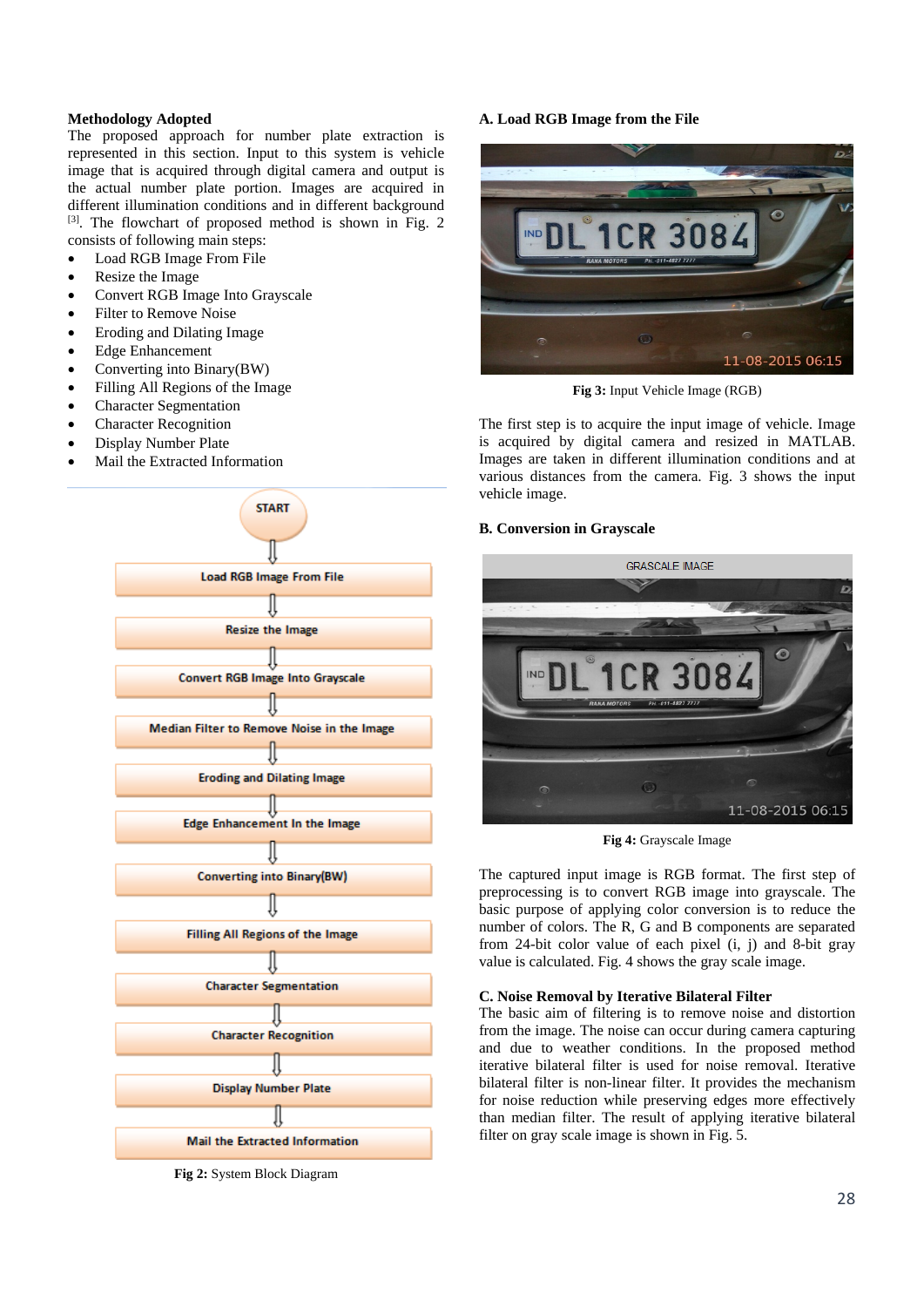

**Fig 5:** Bilateral Filter

## **D. Image Erosion and Dilation**

Erosion is one of the two basic operators in the area of mathematical morphology, the other being dilation  $[4, 5]$ . It is typically applied to binary images, but there are versions that work on grayscale images. The basic effect of the operator on an image is to erode away the boundaries of regions of foreground pixels (*i.e.* white pixels, typically). Thus areas of foreground pixels shrink in size, and holes within those areas become larger. Fig 6 shows an eroded image.



**Fig 6:** Image Erosion

In figure7, image has been dilated. Dilation is a process for filling holes in an image, sharpen edges of an object maximize brightness and connect the broken lines. Dilation can remove unwanted noise from image.



**Fig 7:** Image Dilation

### **E. Conversion into Binary**

In this operation the subtracted gray scale image is converted into binary image. Firstly threshold level is calculated. In MATLAB graythesh function is used to find the threshold level of image and then according to the calculated threshold the subtracted gray scale image is converted into black and white image by using function im2bw. Fig. 8 shows binary image



**Fig 8:** Binarization

### **F. Binary Image with Filled Holes**

MATLAB toolbox provides a function infill (BW, "holes") that fills holes in the binarized image. The dilated gradient mask shows the outline of the cell quite nicely, but there are still holes in the interior of the cell. The set of background pixels are known as hole that have not removed by filling the background from the edge of the image. Figure 9 shows after removal of lower than 100 connected pixels.



**Fig 9:** Binary Image with Filled Holes

Using Mat lab toolbox function bw area open () that specifies the desired connectivity. All components connectivity lower than 1000 pixel are removed to get the actual location of the number plate. It is shown in figure10.



**Fig 10:** Removed Connected Object Image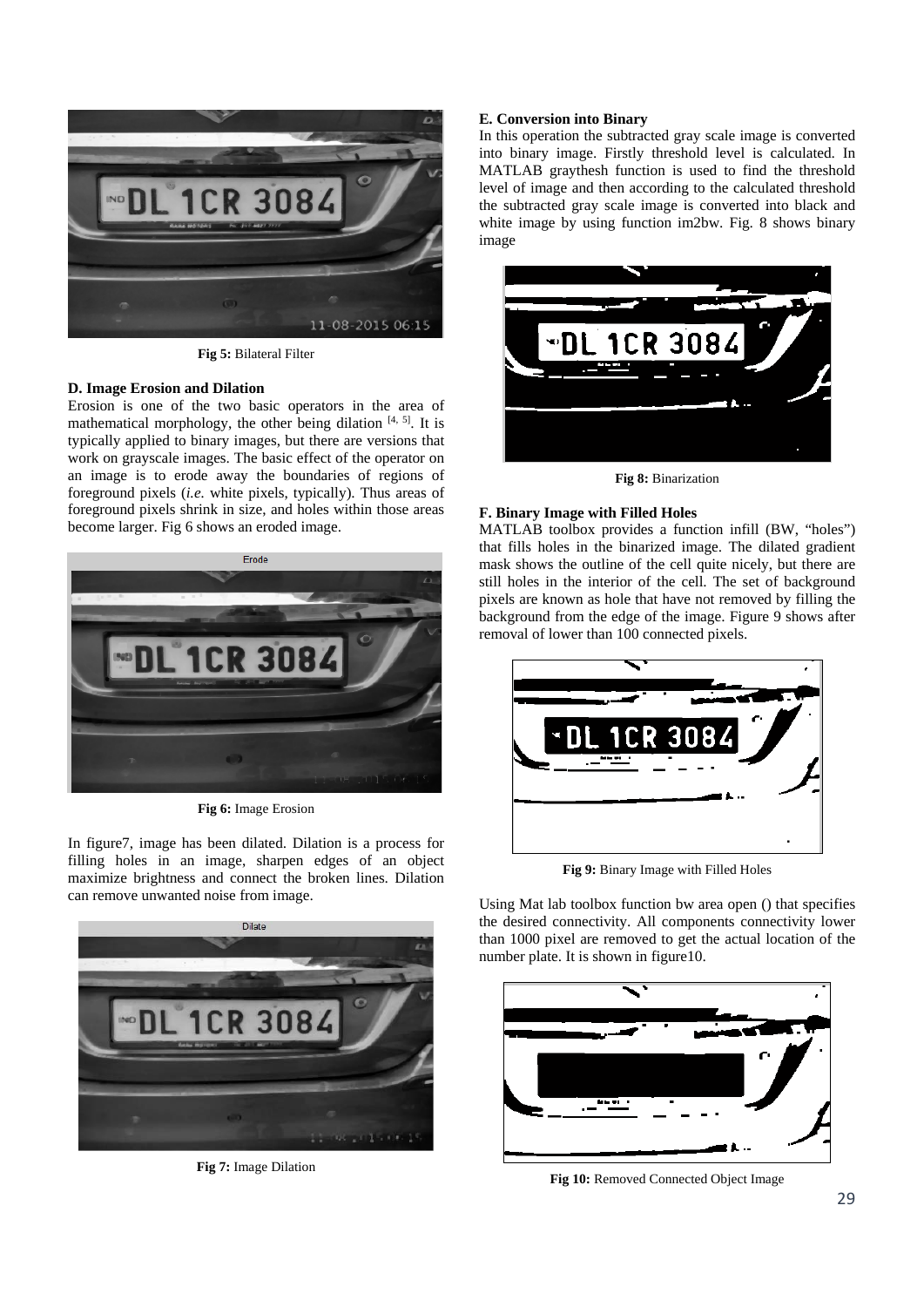Finally to get the only number plate area in a vehicle image with characters and numbers present on it, the segmented image is multiplied with grayscale image which is shown in figure11 below:



**Fig 11:** Extracted Plate

#### **G. Character Segmentation:**

Segmentation is one of the most important processes in the number plate recognition, because all further steps rely on it. If the segmentation fails, a character can be improperly divided into two pieces, or two characters [6]. The ultimate solution on this problem is to use bounding box technique. The bounding box is used to measure the properties of the image region. Once a bounding box created over each character and numbers presented on number plate, each character & number is separate out for recognition of number plate the result of operation is shown in Fig.12.



**Fig 12:** Number Plate with bounding box image

Now, it is preferable to divide extracted plate into individual image, each containing one isolated character. There are some widely used methods for character isolation like static bounds, vertical projection, and connected component. In our system, we have used the connected component technique. We have detected the number of connected components and labeled them. After it we measured a set of properties for each labeled region. Bounded box is used to separate individual character from the number plate. Figure 13: shows the segmented plate and individual character.



**Fig 13:** Extracted Characters

#### **H. Character Recognition:**

For Recognization of individual alphanumeric character, template based Recognization method is used. In template based algorithm, segmented image is compared with one image which is stored in database named as template image. In both images best matched similarity is compared  $[6, 7]$ . This similarity is matched with statistical method correlation. The image for which the correlation coefficient for template image is maximum that image is best matched. These template images are shown in figure 14.



**Fig 14:** Templates Used for Template Matching

## **I. MATLAB Results**

The final result of the system as a text file is displayed as in figure15 shown below:

|           | File Edit Format View | Help |  |
|-----------|-----------------------|------|--|
| DL1CR3084 |                       |      |  |
|           |                       |      |  |
|           |                       |      |  |
|           |                       |      |  |
|           |                       |      |  |
|           |                       |      |  |
|           |                       |      |  |

**Fig 15:** Extracted plate is stored in file

It displays number plate of the desired vehicle. In the end the. txt file is mailed to the responsible authorities.

### **Conclusion**

Number plate extraction needs extremely high accuracy when working on images of busy roads or parking areas. This system gives about 90% of efficiency and has been tested with nearly 50 vehicles.